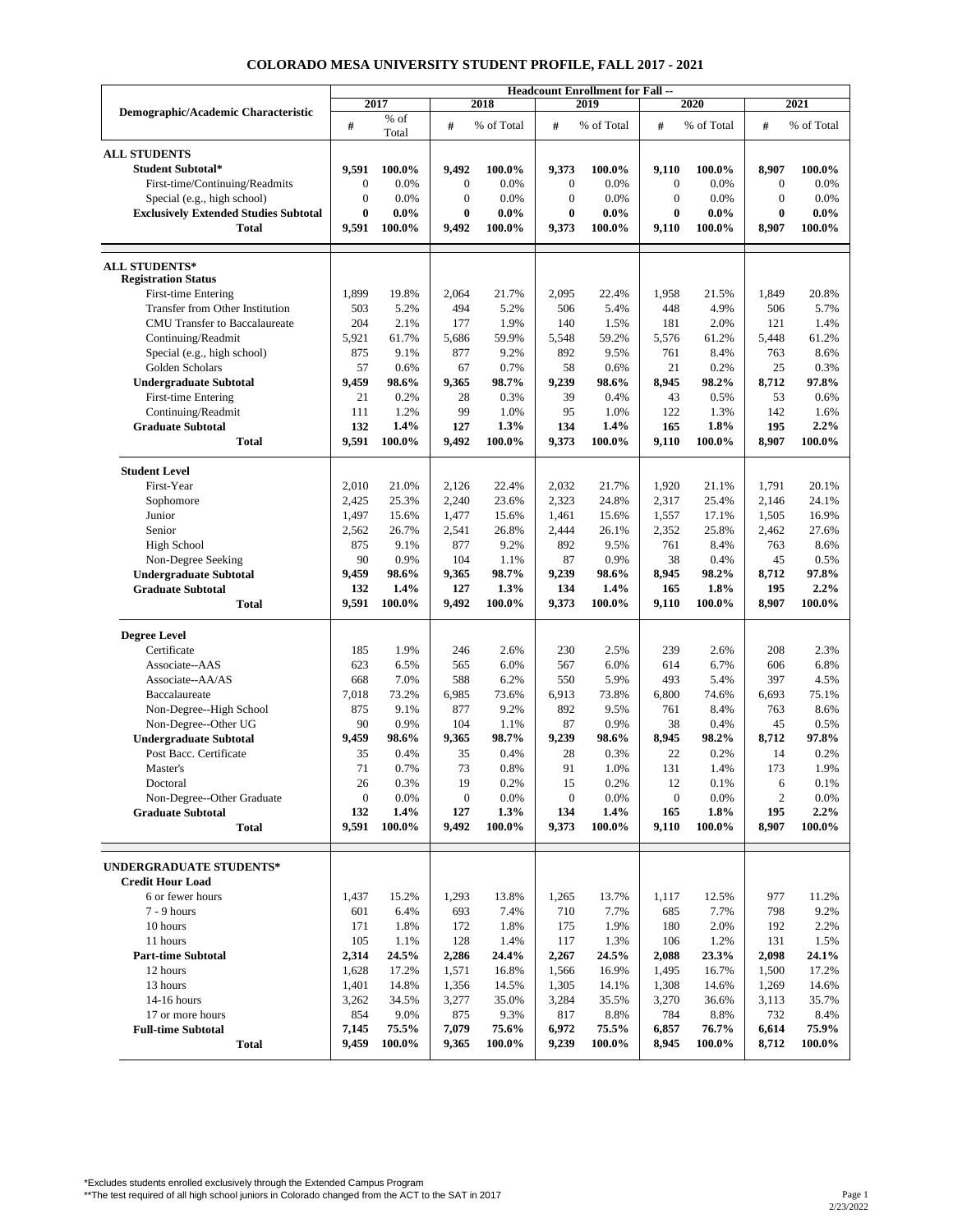|                                          | <b>Headcount Enrollment for Fall --</b> |               |          |            |          |            |          |            |          |            |
|------------------------------------------|-----------------------------------------|---------------|----------|------------|----------|------------|----------|------------|----------|------------|
| Demographic/Academic Characteristic      | 2017                                    |               | 2018     |            | 2019     |            | 2020     |            | 2021     |            |
|                                          | $\#$                                    | % of<br>Total | #        | % of Total | #        | % of Total | #        | % of Total | #        | % of Total |
| <b>UNDERGRADUATE STUDENTS* continued</b> |                                         |               |          |            |          |            |          |            |          |            |
| Age                                      |                                         |               |          |            |          |            |          |            |          |            |
| 17 years or younger                      | 867                                     | 9.2%          | 857      | 9.2%       | 883      | 9.6%       | 742      | 8.3%       | 738      | 8.5%       |
| 18 - 21 years                            | 5,311                                   | 56.1%         | 5,471    | 58.4%      | 5,469    | 59.2%      | 5,441    | 60.8%      | 5,308    | 60.9%      |
| 22 - 24 years                            | 1,506                                   | 15.9%         | 1,336    | 14.3%      | 1,306    | 14.1%      | 1,310    | 14.6%      | 1,272    | 14.6%      |
| <b>Traditional Age Subtotal</b>          | 7,684                                   | 81.2%         | 7,664    | 81.8%      | 7,658    | 82.9%      | 7,493    | 83.8%      | 7,318    | 84.0%      |
| 25 - 34 years                            | 1,101                                   | 11.6%         | 1,063    | 11.4%      | 1,001    | 10.8%      | 926      | 10.4%      | 905      | 10.4%      |
| 35 - 44 years                            | 405                                     | 4.3%          | 370      | 4.0%       | 343      | 3.7%       | 349      | 3.9%       | 328      | 3.8%       |
| 45 - 54 years                            | 162                                     | 1.7%          | 159      | 1.7%       | 141      | 1.5%       | 129      | 1.4%       | 113      | 1.3%       |
| 55 years and older                       | 107                                     | 1.1%          | 109      | 1.2%       | 96       | 1.0%       | 48       | 0.5%       | 48       | 0.6%       |
| <b>Non-traditional Age Subtotal</b>      | 1,775                                   | 18.8%         | 1,701    | 18.2%      | 1,581    | 17.1%      | 1,452    | 16.2%      | 1,394    | 16.0%      |
| No Data                                  | $\bf{0}$                                | $0.0\%$       | $\bf{0}$ | $0.0\%$    | $\bf{0}$ | $0.0\%$    | $\bf{0}$ | $0.0\%$    | $\bf{0}$ | $0.0\%$    |
| Total                                    | 9,459                                   | 100.0%        | 9,365    | 100.0%     | 9,239    | 100.0%     | 8,945    | 100.0%     | 8,712    | 100.0%     |
| Gender                                   |                                         |               |          |            |          |            |          |            |          |            |
| Male                                     | 4,401                                   | 46.5%         | 4,336    | 46.3%      | 4,291    | 46.4%      | 4,094    | 45.8%      | 3,996    | 45.9%      |
| Female                                   | 5,058                                   | 53.5%         | 5,029    | 53.7%      | 4,948    | 53.6%      | 4,851    | 54.2%      | 4,716    | 54.1%      |
| Total                                    | 9,459                                   | 100.0%        | 9,365    | 100.0%     | 9,239    | 100.0%     | 8,945    | 100.0%     | 8,712    | 100.0%     |
| <b>Race/Ethnicity</b>                    |                                         |               |          |            |          |            |          |            |          |            |
| Asian                                    | 151                                     | 1.6%          | 136      | 1.5%       | 129      | 1.4%       | 134      | 1.5%       | 138      | 1.6%       |
| Pacific Islander                         | 47                                      | 0.5%          | 41       | 0.4%       | 43       | 0.5%       | 44       | 0.5%       | 40       | 0.5%       |
| Black, Non-Hispanic                      | 203                                     | 2.1%          | 198      | 2.1%       | 162      | 1.8%       | 180      | 2.0%       | 182      | 2.1%       |
| Hispanic (of any race)                   | 1,764                                   | 18.6%         | 1,886    | 20.1%      | 1,959    | 21.2%      | 1,874    | 21.0%      | 1,794    | 20.6%      |
| American Indian/Alaskan Native           | 52                                      | 0.5%          | 53       | 0.6%       | 47       | 0.5%       | 50       | 0.6%       | 52       | 0.6%       |
| Two or More Races                        | 388                                     | 4.1%          | 391      | 4.2%       | 369      | 4.0%       | 385      | 4.3%       | 373      | 4.3%       |
| <b>Subtotal</b>                          | 2,605                                   | 27.5%         | 2,705    | 28.9%      | 2,709    | 29.3%      | 2,667    | 29.8%      | 2,579    | 29.6%      |
| White, Non-Hispanic                      | 6,527                                   | 69.0%         | 6,306    | 67.3%      | 6,167    | 66.7%      | 5,935    | 66.3%      | 5,771    | 66.2%      |
| NR Alien                                 | 93                                      | 1.0%          | 109      | 1.2%       | 106      | 1.1%       | 90       | 1.0%       | 94       | 1.1%       |
| Unknown                                  | 234                                     | 2.5%          | 245      | 2.6%       | 257      | 2.8%       | 253      | 2.8%       | 268      | 3.1%       |
| <b>Total</b>                             | 9,459                                   | 100.0%        | 9,365    | 100.0%     | 9,239    | 100.0%     | 8,945    | 100.0%     | 8,712    | 100.0%     |
| <b>Geographic Origin</b>                 |                                         |               |          |            |          |            |          |            |          |            |
| Mesa County                              | 3,705                                   | 39.2%         | 3,562    | 38.0%      | 3,373    | 36.5%      | 3,140    | 35.1%      | 3,008    | 34.5%      |
| Montrose County                          | 563                                     | 6.0%          | 555      | 5.9%       | 548      | 5.9%       | 504      | 5.6%       | 427      | 4.9%       |
| Delta County                             | 318                                     | 3.4%          | 314      | 3.4%       | 298      | 3.2%       | 244      | 2.7%       | 259      | 3.0%       |
| Garfield County                          | 327                                     | 3.5%          | 336      | 3.6%       | 341      | 3.7%       | 330      | 3.7%       | 281      | 3.2%       |
| Jefferson County                         | 413                                     | 4.4%          | 455      | 4.9%       | 528      | 5.7%       | 582      | 6.5%       | 588      | 6.7%       |
| Subtotal                                 | 5,326                                   | 56.3%         | 5,222    | 55.8%      | 5,088    | 55.1%      | 4,800    | 53.7%      | 4,563    | 52.4%      |
| Other Colorado                           | 2,648                                   | 28.0%         | 2,691    | 28.7%      | 2,751    | 29.8%      | 2,761    | 30.9%      | 2,764    | 31.7%      |
| Other States                             | 1,401                                   | 14.8%         | 1,359    | 14.5%      | 1,309    | 14.2%      | 1,313    | 14.7%      | 1,304    | 15.0%      |
| <b>International Address</b>             | 84                                      | 0.9%          | 93       | 1.0%       | 91       | 1.0%       | 71       | 0.8%       | 81       | 0.9%       |
| Total                                    | 9.459                                   | 100.0%        | 9,365    | 100.0%     | 9,239    | 100.0%     | 8,945    | 100.0%     | 8,712    | 100.0%     |
| <b>REP 14-County Total</b>               | 5,312                                   | 56.2%         | 5,146    | 54.9%      | 4,935    | 53.4%      | 4,600    | 51.4%      | 4,349    | 49.9%      |
| <b>Pell Eligible</b>                     |                                         |               |          |            |          |            |          |            |          |            |
| Yes                                      | 3,251                                   | 34.4%         | 3,167    | 33.8%      | 2,962    | 32.1%      | 2,736    | 30.6%      | 2,617    | 30.0%      |
| No                                       | 3,334                                   | 35.2%         | 3,402    | 36.3%      | 3,525    | 38.2%      | 3,689    | 41.2%      | 3,581    | 41.1%      |
| No FAFSA                                 | 2,874                                   | 30.4%         | 2,796    | 29.9%      | 2,752    | 29.8%      | 2,520    | 28.2%      | 2,514    | 28.9%      |
| <b>Total</b>                             | 9,459                                   | 100.0%        | 9,365    | 100.0%     | 9,239    | 100.0%     | 8,945    | 100.0%     | 8,712    | 100.0%     |
|                                          |                                         |               |          |            |          |            |          |            |          |            |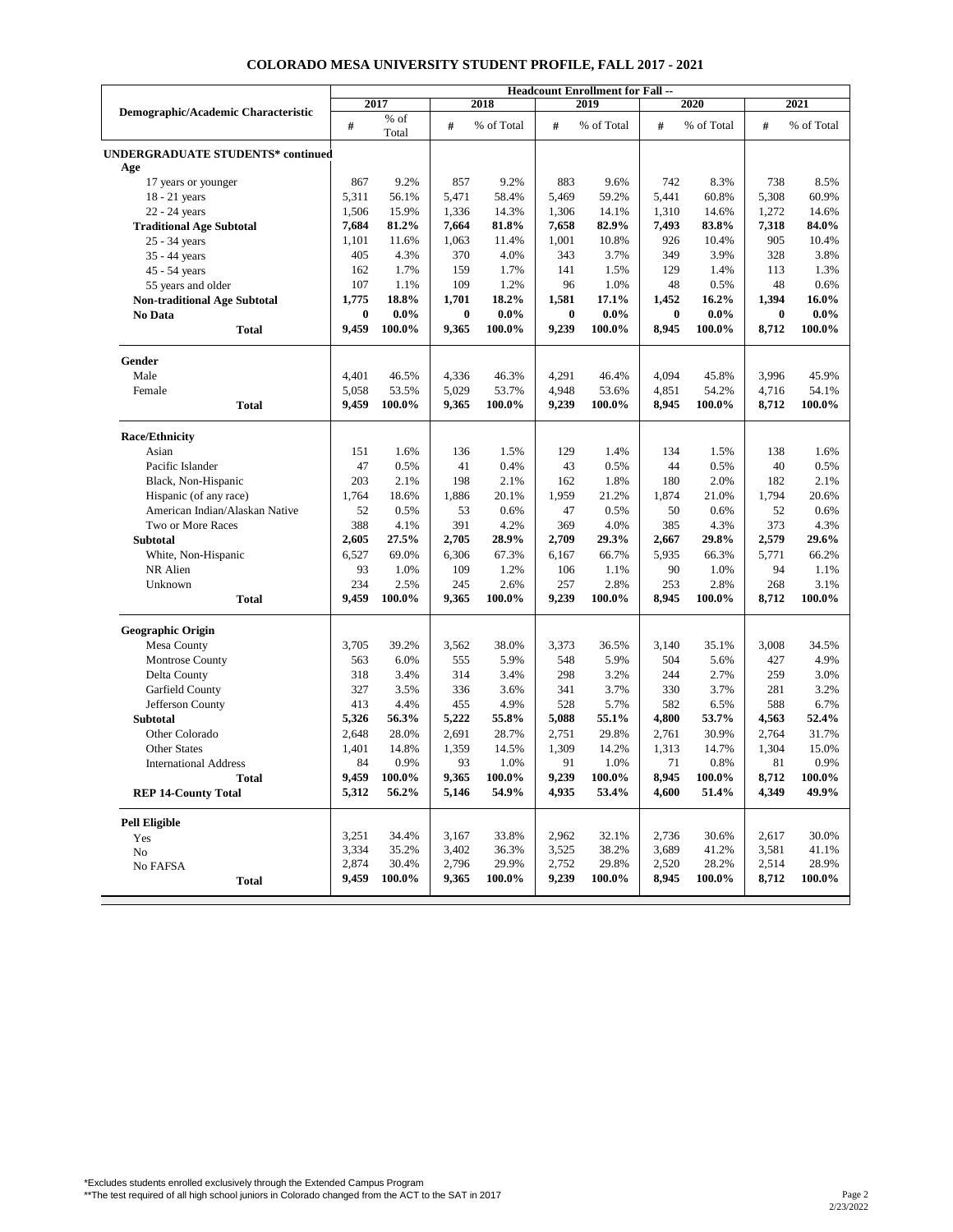|                                     |             |         |                |            |              | <b>Headcount Enrollment for Fall --</b> |                |            |              |            |
|-------------------------------------|-------------|---------|----------------|------------|--------------|-----------------------------------------|----------------|------------|--------------|------------|
| Demographic/Academic Characteristic |             | 2017    |                | 2018       |              | 2019                                    |                | 2020       |              | 2021       |
|                                     | $\#$        | $\%$ of | #              | % of Total | #            | % of Total                              | #              | % of Total | #            | % of Total |
|                                     |             | Total   |                |            |              |                                         |                |            |              |            |
| <b>FIRST-TIME UNDERGRADUATES*</b>   |             |         |                |            |              |                                         |                |            |              |            |
| <b>ACT Composite Score**</b>        |             |         |                |            |              |                                         |                |            |              |            |
| $33 - 36$                           | 7           | 0.4%    | $\mathfrak{2}$ | 0.3%       | 5            | 0.8%                                    | $\overline{2}$ | 0.4%       | 1            | 0.4%       |
| $28 - 32$                           | 129         | 7.9%    | 68             | 9.6%       | 60           | 10.1%                                   | 58             | 11.6%      | 35           | 14.3%      |
| $24 - 27$                           | 338         | 20.6%   | 142            | 20.1%      | 127          | 21.4%                                   | 131            | 26.3%      | 68           | 27.8%      |
| $20 - 23$                           | 585         | 35.7%   | 241            | 34.0%      | 182          | 30.7%                                   | 150            | 30.1%      | 72           | 29.4%      |
| $16 - 19$                           | 460         | 28.0%   | 190            | 26.8%      | 165          | 27.8%                                   | 118            | 23.6%      | 50           | 20.4%      |
| $13 - 15$                           | 113         | 6.9%    | 59             | 8.3%       | 53           | 8.9%                                    | 36             | 7.2%       | 12           | 4.9%       |
| $1 - 12$                            | $\,$ 8 $\,$ | 0.5%    | 6              | 0.8%       | 1            | 0.2%                                    | $\overline{4}$ | 0.8%       | $\tau$       | 2.9%       |
| <b>Total</b>                        | 1,640       | 100.0%  | 708            | 100.0%     | 593          | 100.0%                                  | 499            | 100.0%     | 245          | 100.0%     |
| No Data                             | 259         | 13.6%   | 1,356          | 65.7%      | 1,502        | 71.7%                                   | 1,459          | 74.5%      | 1,604        | 86.7%      |
| <b>Colorado Average</b>             | 20.8        |         | 23.9           |            | 23.9         |                                         | 23.9           |            | 23.9         |            |
|                                     |             |         |                |            |              |                                         |                |            |              |            |
| <b>SAT Composite Score**</b>        |             |         |                |            |              |                                         |                |            |              |            |
|                                     |             |         | $\mathfrak{2}$ | 0.1%       | 9            | 0.5%                                    | 5              | 0.3%       | 8            | 0.9%       |
| 1450 or More                        |             |         |                |            |              |                                         |                |            |              |            |
| 1300 - 1440                         |             |         | 80             | 5.0%       | 126          | 7.4%                                    | 102            | 6.3%       | 72           | 8.5%       |
| $1160 - 1290$                       |             |         | 325            | 20.2%      | 296          | 17.4%                                   | 301            | 18.7%      | 183          | 21.7%      |
| $1030 - 1150$                       |             |         | 513            | 31.9%      | 507          | 29.7%                                   | 511            | 31.7%      | 256          | 30.4%      |
| $880 - 1020$                        |             |         | 464            | 28.9%      | 542          | 31.8%                                   | 470            | 29.1%      | 216          | 25.6%      |
| 730 - 870                           |             |         | 207            | 12.9%      | 205          | 12.0%                                   | 199            | 12.3%      | 96           | 11.4%      |
| 720 or Less                         |             |         | 15             | 0.9%       | 20           | 1.2%                                    | 25             | 1.5%       | 12           | 1.4%       |
| <b>Total</b>                        |             |         | 1,606          | 100.0%     | 1,705        | 100.0%                                  | 1,613          | 100.0%     | 843          | 100.0%     |
| No Data                             |             |         | 458            | 22.2%      | 390          | 18.6%                                   | 345            | 17.6%      | 1,006        | 54.4%      |
| <b>Colorado Average</b>             |             |         | 1025           |            | 1024         |                                         | 1012           |            | 1012         |            |
|                                     |             |         |                |            |              |                                         |                |            |              |            |
| <b>High School GPA</b>              |             |         |                |            |              |                                         |                |            |              |            |
| $3.50 - 4.00$                       | 623         | 32.8%   | 686            | 33.2%      | 737          | 35.2%                                   | 768            | 39.2%      | 806          | 43.6%      |
| $3.00 - 3.49$                       | 490         | 25.8%   | 571            | 27.7%      | 599          | 28.6%                                   | 490            | 25.0%      | 430          | 23.3%      |
|                                     |             |         |                |            |              |                                         |                |            |              |            |
| $2.50 - 2.99$                       | 422         | 22.2%   | 404            | 19.6%      | 385          | 18.4%                                   | 379            | 19.4%      | 323          | 17.5%      |
| $2.00 - 2.49$                       | 226         | 11.9%   | 256            | 12.4%      | 254          | 12.1%                                   | 210            | 10.7%      | 187          | 10.1%      |
| 1.99 or lower                       | 65          | 3.4%    | 79             | 3.8%       | 63           | 3.0%                                    | 57             | 2.9%       | 50           | 2.7%       |
| <b>GED</b>                          | 40          | 2.1%    | 34             | 1.6%       | 32           | 1.5%                                    | 26             | 1.3%       | 19           | 1.0%       |
| No Data                             | 33          | 1.7%    | 34             | 1.6%       | 25           | 1.2%                                    | 28             | 1.4%       | 34           | 1.8%       |
| <b>Total</b>                        | 1,899       | 100.0%  | 2,064          | 100.0%     | 2,095        | 100.0%                                  | 1,958          | 100.0%     | 1,849        | 100.0%     |
|                                     |             |         |                |            |              |                                         |                |            |              |            |
| <b>Credit Hour Load</b>             |             |         |                |            |              |                                         |                |            |              |            |
| 6 or fewer hours                    | 53          | 2.8%    | 63             | 3.1%       | 52           | 2.5%                                    | 54             | 2.8%       |              | 2.4%       |
|                                     |             |         |                |            |              |                                         |                |            |              |            |
|                                     |             |         |                |            |              |                                         |                |            | 44           |            |
| $7 - 9$ hours                       | 32          | 1.7%    | 27             | 1.3%       | 51           | 2.4%                                    | 39             | 2.0%       | 43           | 2.3%       |
| 10 hours                            | 11          | 0.6%    | 20             | 1.0%       | 22           | 1.1%                                    | 24             | 1.2%       | 23           | 1.2%       |
| 11 hours                            | 11          | 0.6%    | 21             | 1.0%       | 19           | 0.9%                                    | 17             | 0.9%       | 16           | 0.9%       |
| <b>Part-time Subtotal</b>           | 107         | 5.6%    | 131            | 6.3%       | 144          | 6.9%                                    | 134            | 6.8%       | 126          | 6.8%       |
| 12 hours                            | 345         | 18.2%   | 364            | 17.6%      | 393          | 18.8%                                   | 225            | 11.5%      | 212          | 11.5%      |
| 13 hours                            | 366         | 19.3%   | 400            | 19.4%      | 333          | 15.9%                                   | 342            | 17.5%      | 404          | 21.8%      |
| 14-16 hours                         | 865         | 45.6%   | 942            | 45.6%      | 1,003        | 47.9%                                   | 1,039          | 53.1%      | 927          | 50.1%      |
| 17 or more hours                    | 216         | 11.4%   | 227            | 11.0%      | 222          | 10.6%                                   | 218            | 11.1%      | 180          | 9.7%       |
| <b>Full-time Subtotal</b>           | 1,792       | 94.4%   | 1,933          | 93.7%      | 1,951        | 93.1%                                   | 1,824          | 93.2%      | 1,723        | 93.2%      |
| <b>Total</b>                        | 1,899       | 100.0%  | 2,064          | 100.0%     | 2,095        | 100.0%                                  | 1,958          | 100.0%     | 1,849        | 100.0%     |
|                                     |             |         |                |            |              |                                         |                |            |              |            |
| Age                                 |             |         |                |            |              |                                         |                |            |              |            |
| 17 years or younger                 | 68          | 3.6%    | 74             | 3.6%       | 75           | 3.6%                                    | 53             | 2.7%       | 52           | 2.8%       |
| $18 - 21$ years                     | 1,702       | 89.6%   | 1,885          | 91.3%      | 1,909        | 91.1%                                   | 1,786          | 91.2%      | 1,698        | 91.8%      |
| 22 - 24 years                       | 50          | 2.6%    | 24             | 1.2%       | 37           | 1.8%                                    | 44             | 2.2%       | 40           | 2.2%       |
|                                     |             |         |                |            |              |                                         |                |            |              |            |
| <b>Traditional Age Subtotal</b>     | 1,820       | 95.8%   | 1,983          | 96.1%      | 2,021        | 96.5%                                   | 1,883          | 96.2%      | 1,790        | 96.8%      |
| 25 - 34 years                       | 39          | 2.1%    | 57             | 2.8%       | 55           | 2.6%                                    | 57             | 2.9%       | 39           | 2.1%       |
| 35 - 44 years                       | 31          | 1.6%    | 15             | 0.7%       | 12           | 0.6%                                    | 12             | 0.6%       | 16           | 0.9%       |
| 45 - 54 years                       | 6           | 0.3%    | 7              | 0.3%       | 5            | 0.2%                                    | 5              | 0.3%       | 3            | 0.2%       |
| 55 years and older                  | 3           | 0.2%    | $\sqrt{2}$     | 0.1%       | $\mathbf{2}$ | 0.1%                                    | $\mathbf{1}$   | 0.1%       | $\mathbf{1}$ | 0.1%       |
| <b>Non-traditional Age Subtotal</b> | 79          | 4.2%    | 81             | 3.9%       | 74           | 3.5%                                    | 75             | 3.8%       | 59           | 3.2%       |
| Total                               | 1,899       | 100.0%  | 2,064          | 100.0%     | 2,095        | 100.0%                                  | 1,958          | 100.0%     | 1,849        | 100.0%     |
|                                     |             |         |                |            |              |                                         |                |            |              |            |
| Gender                              |             |         |                |            |              |                                         |                |            |              |            |
| Male                                | 949         | 50.0%   | 1,032          | 50.0%      | 985          | 47.0%                                   | 910            | 46.5%      | 859          | 46.5%      |
| Female                              | 950         | 50.0%   | 1,032          | 50.0%      | 1,110        | 53.0%                                   | 1,048          | 53.5%      | 990          | 53.5%      |
| Total                               | 1,899       | 100.0%  | 2,064          | 100.0%     | 2,095        | 100.0%                                  | 1,958          | 100.0%     | 1,849        | 100.0%     |